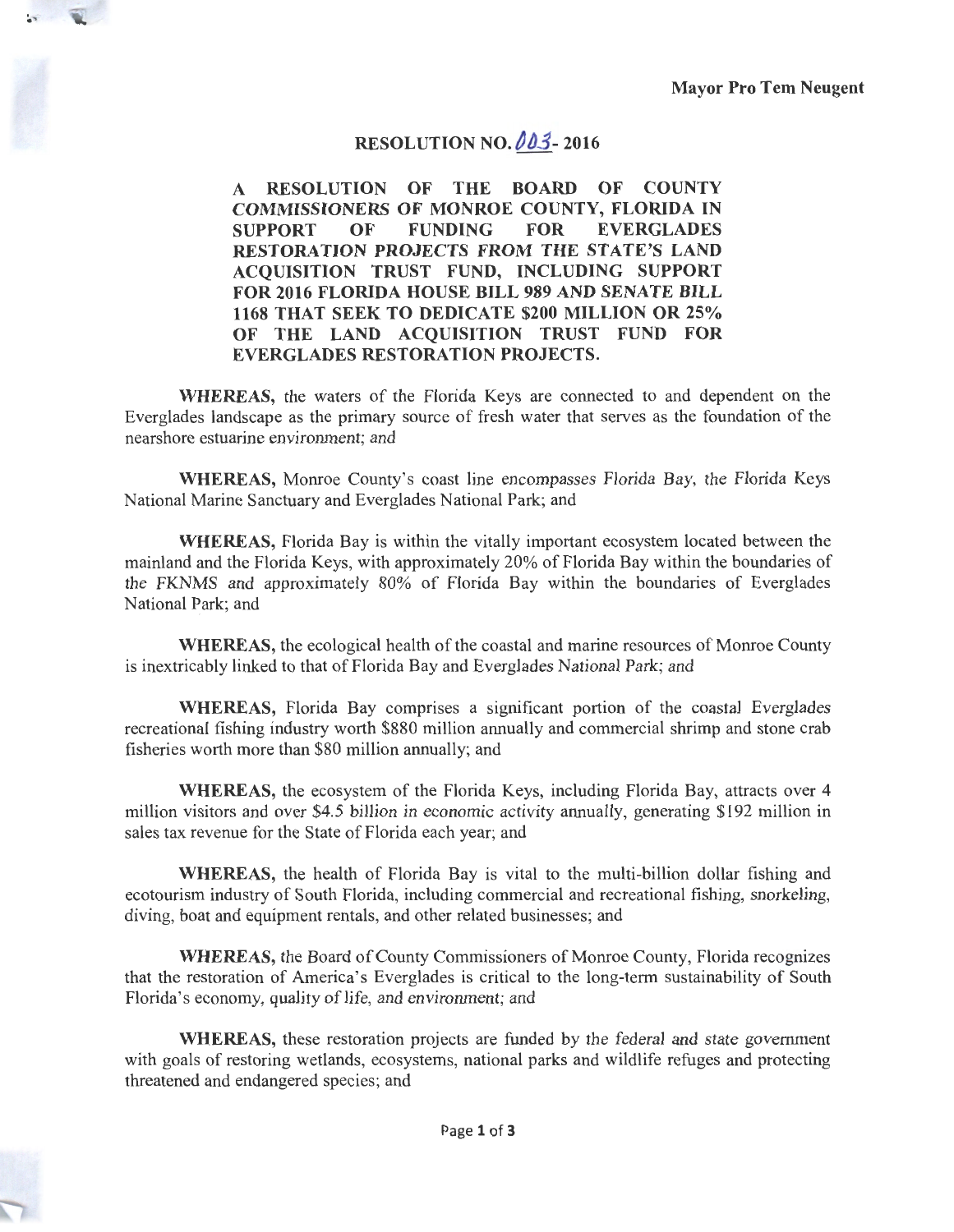**WHEREAS,** lack of freshwater flow, coupled with unseasonably low rainfall over the past year, have led to high salinity in Florida Bay which has contributed to resultant mass seagrass die-offs that may continue to worsen; and

**WHEREAS,** scientists caution that a harmful algal bloom in Florida Bay is possible as a result of the widespread sea grass decomposition that could lead to further habitat loss for a number of species, a disaster from which it would take many years to recover; and

**WHEREAS,** the dire situation in Florida Bay is a symptom of a larger water crisis plaguing Florida whereby northern coastal estuaries are being inundated by Lake Okeechobee discharges while the Everglades National Park and Florida Bay are starved for freshwater due to lack of infrastructure for treatment and storage of water and restoration of flow; and

**WHEREAS,** the fresh water that should contribute to the natural, slow, sheet flow of water through the Everglades to Florida Bay keeping the Bay healthy is instead diverted, upsetting the balance of salinity and creating a poor environment for wildlife and seagrasses;

**WHEREAS,** the capture, storage, treatment, and conveyance of water southward through the Everglades is critical to restoring and balancing natural water flow, ultimately benefitting the Florida Bay;

**WHEREAS,** projects in the southern Everglades such as those related to the C-111 canal and CERP "foundational" projects such as the Modified Water Delivery projects most directly impact water flow to, and conditions within, the Florida Bay; and

**WHEREAS,** the urgent salinity issues in the Florida Bay may warrant that these projects be considered among the priorities for the funding appropriated with this legislation; and

**WHEREAS,** this bill will direct funding to restoration projects that address water quality and water quantity throughout the Everglades;

**THEREFORE, BE IT RESOLVED** by the Board of County Commissioners of Monroe County, Florida:

- 1. The above recitals are hereby incorporated into this resolution as restated herein and constitute the legislative findings and intent of the Board of County Commissioners of Monroe County, Florida.
- 2. The Board supports an appropriation from the Land Acquisition Trust Fund for the minimum of the lesser of 25% or \$200 million for Everglades restoration projects.